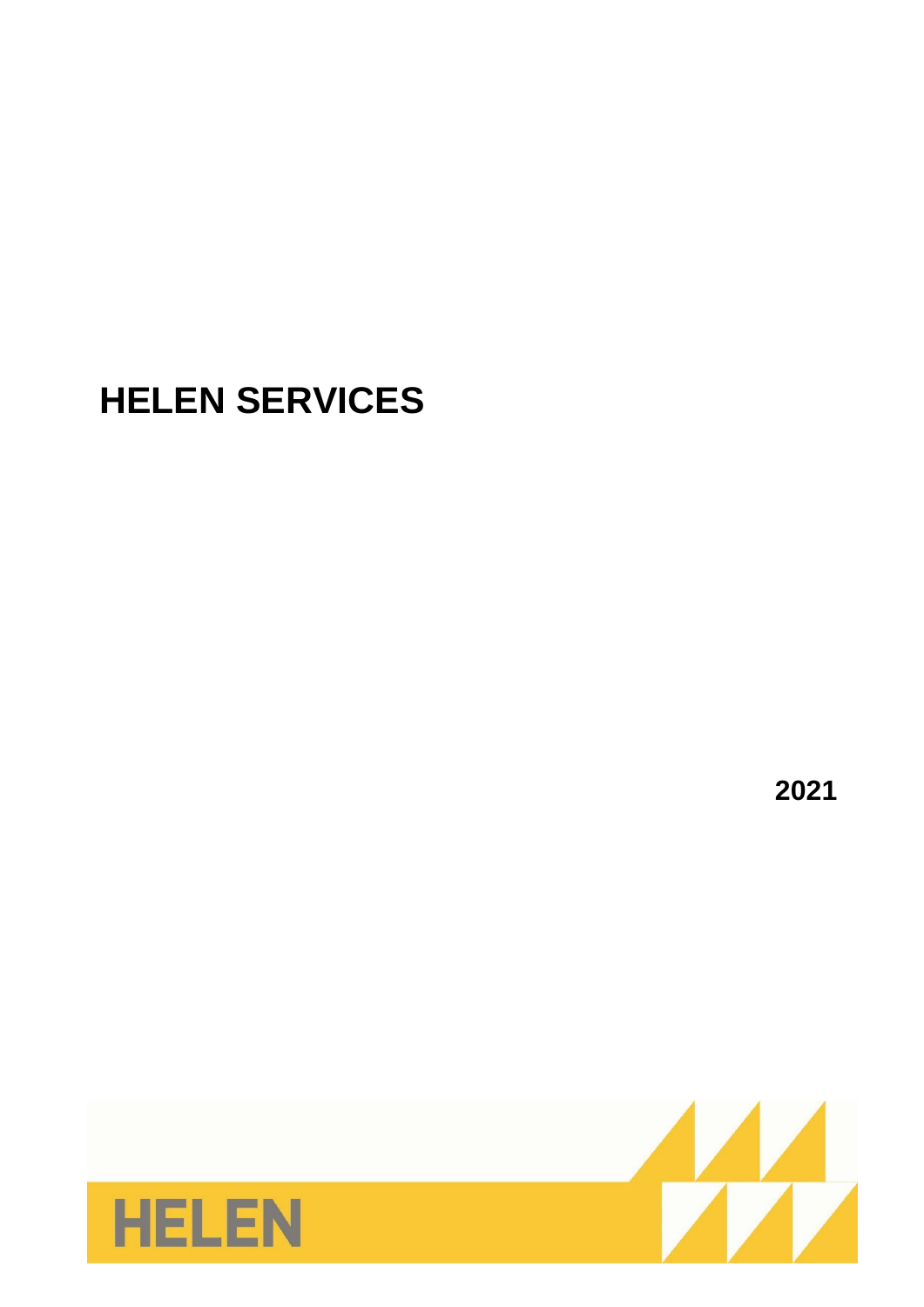

# Content

| 1.  |  |
|-----|--|
| 2.  |  |
| 3.  |  |
| 4.  |  |
| 5.  |  |
| 6.  |  |
| 7.  |  |
| 8.  |  |
| 9.  |  |
| 10. |  |
| 11. |  |
| 12. |  |
| 13. |  |
| 14. |  |
| 15. |  |
| 16. |  |
| 17. |  |
| 18. |  |
| 19. |  |
| 20. |  |
| 21. |  |
| 22. |  |
| 23. |  |
| 24. |  |
| 25. |  |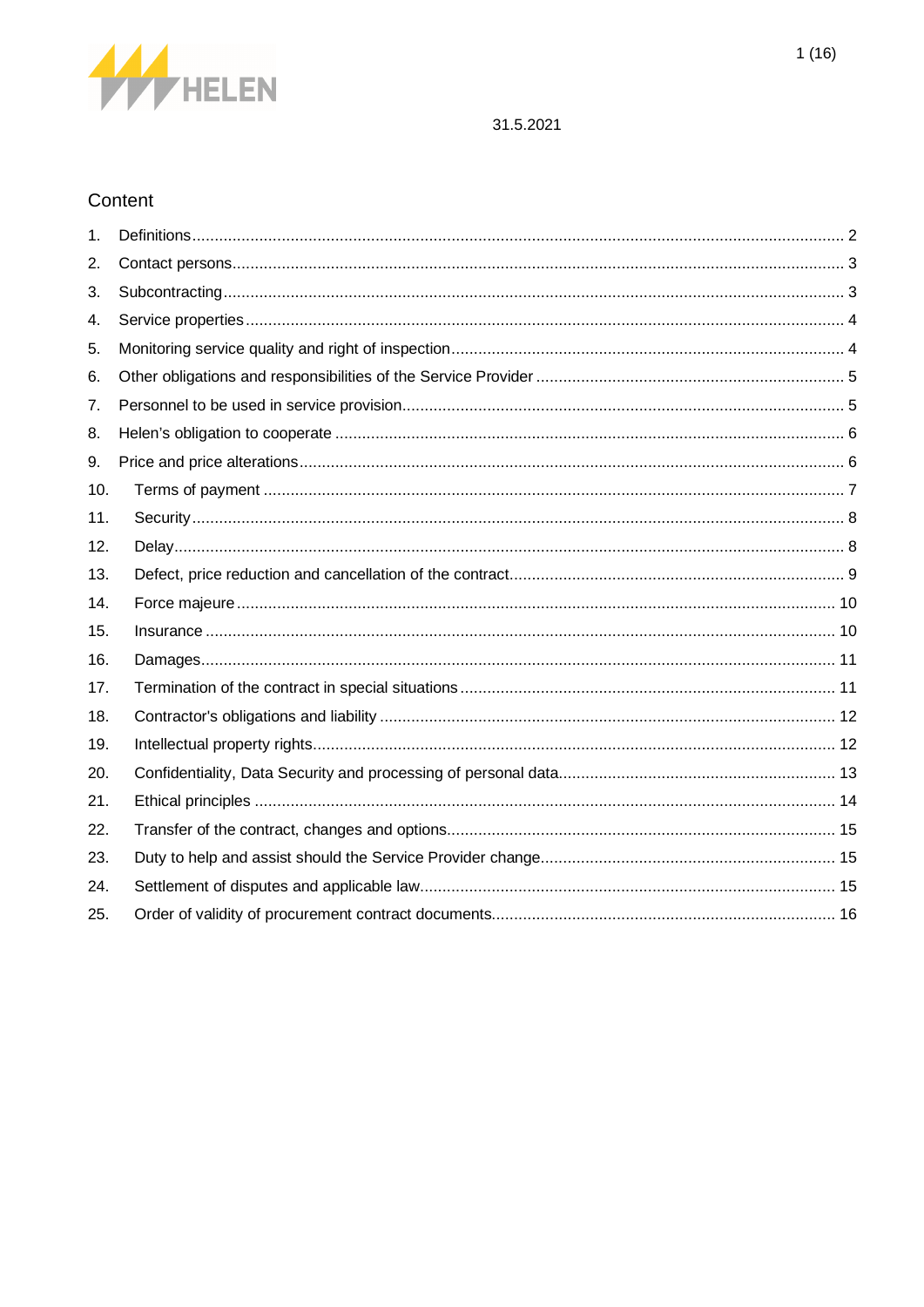

# HELEN SERVICES

### 1. Definitions

#### 1.1 Subcontractor

A third party contributing to the provision of the services referred to in the procurement contract.

#### 1.2 Procurement contract

A contract between Helen and the Service Provider for the provision of services in accordance with the terms of contract. Procurement contract means the documents referred to in Chapter 25.

#### 1.3 Helen

Helen Ltd or a subsidiary belonging to a group alone or in combination with Helen Ltd.

#### 1.4 Change

A change to or additional work agreed with regard to the original scope or content of the service.

#### 1.5 Service

The service that is the subject of the procurement contract and the related goods, documents and service documentation and intellectual property rights, if any, to the agreed extent.

#### 1.6 Service documentation

The service documentation shall include, for example, service process descriptions, manuals and instructions as well as material within the Service Provider's maintenance responsibility required for providing and developing the service.

#### 1.7 Service user

The service user refers to third parties who have the right to benefit from or use the services referred to in the procurement contract.

#### 1.8 End result of the service

The report, plan, research results or other performance arising as the end result of service provision.

#### 1.9 Service Provider

Company or other operator which has undertaken to provide a service for the customer.

#### 1.10 Contractual penalty

A penalty separately agreed by the contracting parties which the Service Provider is obliged to pay to the customer in cases of breach of contract separately specified by the contracting parties. The customer shall have the right to the contractual penalty without having to demonstrate the losses to the customer that would have arisen from the Service Provider's breach of contract.

#### 1.11 Delay penalty

A penalty that the Service Provider is obliged to pay to the customer in the event of delay caused by the Service Provider.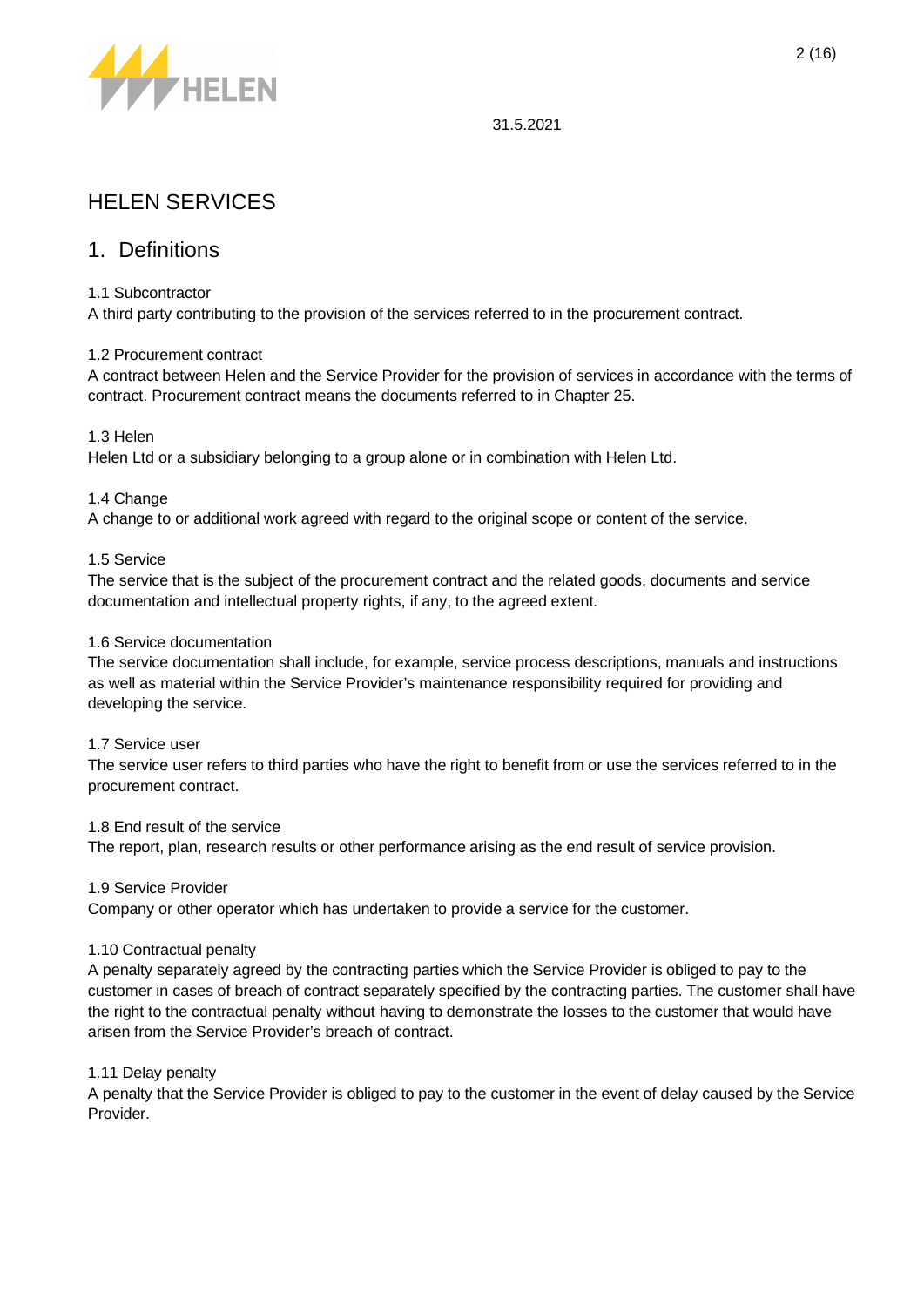

#### 1.12 Defect

If the service does not meet the requirements set in chapter 4, it is defective.

### 2. Contact persons

2.1 Both contracting parties shall nominate a contact person whose task it is to supervise and monitor the implementation of the procurement contract and to communicate on issues relating to its implementation. Unless otherwise agreed, the contact person has no right to change the procurement contract. A contracting party must inform the contact person of the other contracting party without delay and in writing if a contact person changes.

### 3. Subcontracting

3.1 The Service Provider bears overall responsibility for meeting the obligations under the procurement contract, regardless of whether the Service Provider is using subcontractors.

3.2 The Service Provider has the right to use subcontractors in providing the service. The Service Provider shall be responsible for the work of the subcontractor as if it were its own and for ensuring the subcontractor's compliance with obligations under the procurement contract.

3.3 If the provision of the service takes place in a facility under Helen's direct supervision and the Service Provider uses subcontractors for it, the Service Provider must notify Helen of the names, contact details and legal representatives of these subcontractors before starting the service provision if this information is not stated in the procurement contract. In addition, the Service Provider must notify Helen of all changes and additions to the subcontractors referred to in this section.

3.4 The Service Provider has no right to change a subcontractor named in the procurement contract or a subcontractor contributing to the fulfilment of fundamental contractual obligations without Helen's consent.

3.5 If, however, a subcontractor named in the procurement contract or a subcontractor contributing to the fulfilment of fundamental contractual obligations is unable to contribute to the provision of services under the procurement contract for reasons independent of the Service Provider or through force majeure, the Service Provider has the right to replace the original subcontractor with another subcontractor able to offer corresponding resources and quality that meets with Helen's approval. Helen may only refuse to accept a replacement subcontractor proposed by the Service Provider for a justified reason. If the Service Provider is unable, within a reasonable period of time, to propose a replacement subcontractor that Helen can approve, Helen shall have the right to terminate the procurement contract with six (6) months' notice.

3.6 Upon request of Helen, the Service Provider shall provide an account of the subcontractors it uses for the provision of the service.

3.7 Should the customer so require, the Service Provider is obliged to replace a subcontractor who is subject to the mandatory criteria for exclusion referred to in section 84 of the Act on Public Contracts by contracting authorities in the water, energy, transport and postal services sectors (1398/2017), even if the criteria arose after the beginning of the contractual relation. If it is impossible to replace the subcontractor, the customer has the right to terminate the procurement contract with immediate effect.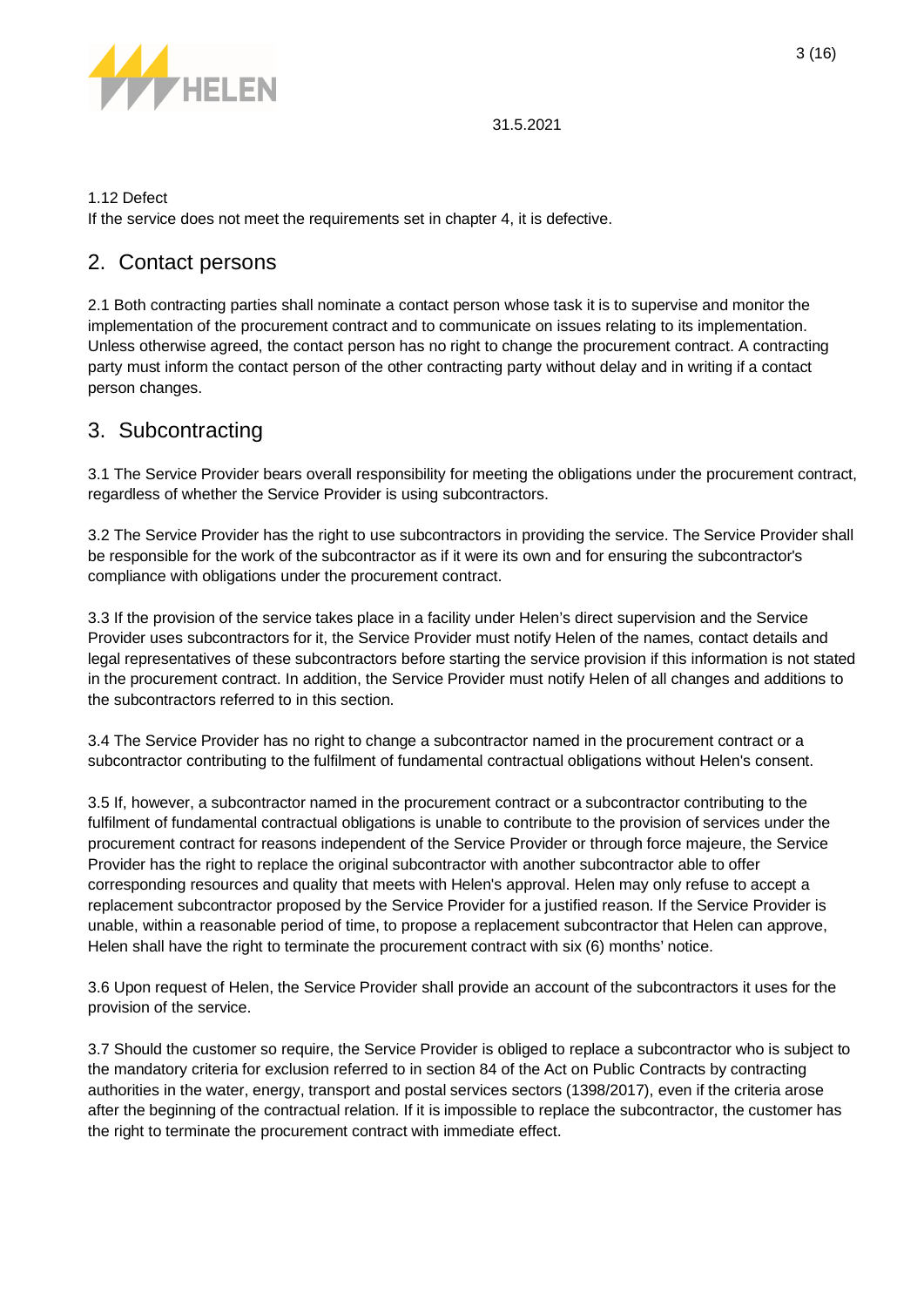

### 4. Service properties

4.1 The service must correspond to the agreed specifications throughout the entire contract period. The service must also correspond to the information provided for Helen regarding the content, performance or other issues related to service quality.

4.2 The service must suit the purpose for which such service is usually employed. The quality of the service shall at least correspond to any sample and demonstration of it provided for Helen in advance.

4.3 The service must fulfil the regulations of the European Union's mandatory legislation and of Finnish laws and decrees, as well as regulations issued by the authorities.

4.4 The Service Provider shall provide the services prudently, with care and with such expertise that can reasonably be assumed from an expert Service Provider.

4.5 The service shall be provided in the Finnish language, unless otherwise agreed. The persons providing the service must have the language skills required for performing the duties.

### 5. Monitoring service quality and right of inspection

5.1 The Service Provider shall monitor the implementation of the service and service quality and shall report to Helen on factors relating to the provision of the service in the agreed manner. The Service Provider undertakes to develop its operations during the contract period in order to improve service quality. Should Helen so require, the Service Provider must monitor service quality with the aid of Helen feedback system.

5.2 Helen shall perform quality monitoring in accordance with its own needs. The Service Provider must supply the information requested by Helen for quality monitoring purposes by the agreed deadline.

5.3 Helen and Service Provider shall meet at agreed intervals in service monitoring meetings. The contracting parties shall process matters relating, for example, to service implementation, quality, claims, Helen feedback and future service needs.

5.4 During the contract period, Helen shall have the right to inspect, and at its own cost, commission through an independent third party inspections to investigate whether the service complies with requirements and whether the Service Provider has operated in accordance with the procurement contract. Helen or Helen's representative shall have the right to access premises in which the service is provided as well as to interview personnel involved in providing the service and to familiarize itself with those documents of the Service Provider in respect of which familiarization is necessary to evaluate the minimum requirements set for operations and the quality of the service. Helen shall have the right to inspect only information that relates to the fulfilment of the contractual obligations of this procurement contract.

5.5 Helen must provide advance notification of an inspection visit. The Service Provider shall have the right, for a justified reason, to postpone an inspection visit by maximum 14 days from the date proposed by Helen.

5.6 The Service Provider shall have the right to demand that the party performing the inspection signs a confidentiality agreement relating to the inspection. The confidentiality agreement shall not prevent the reporting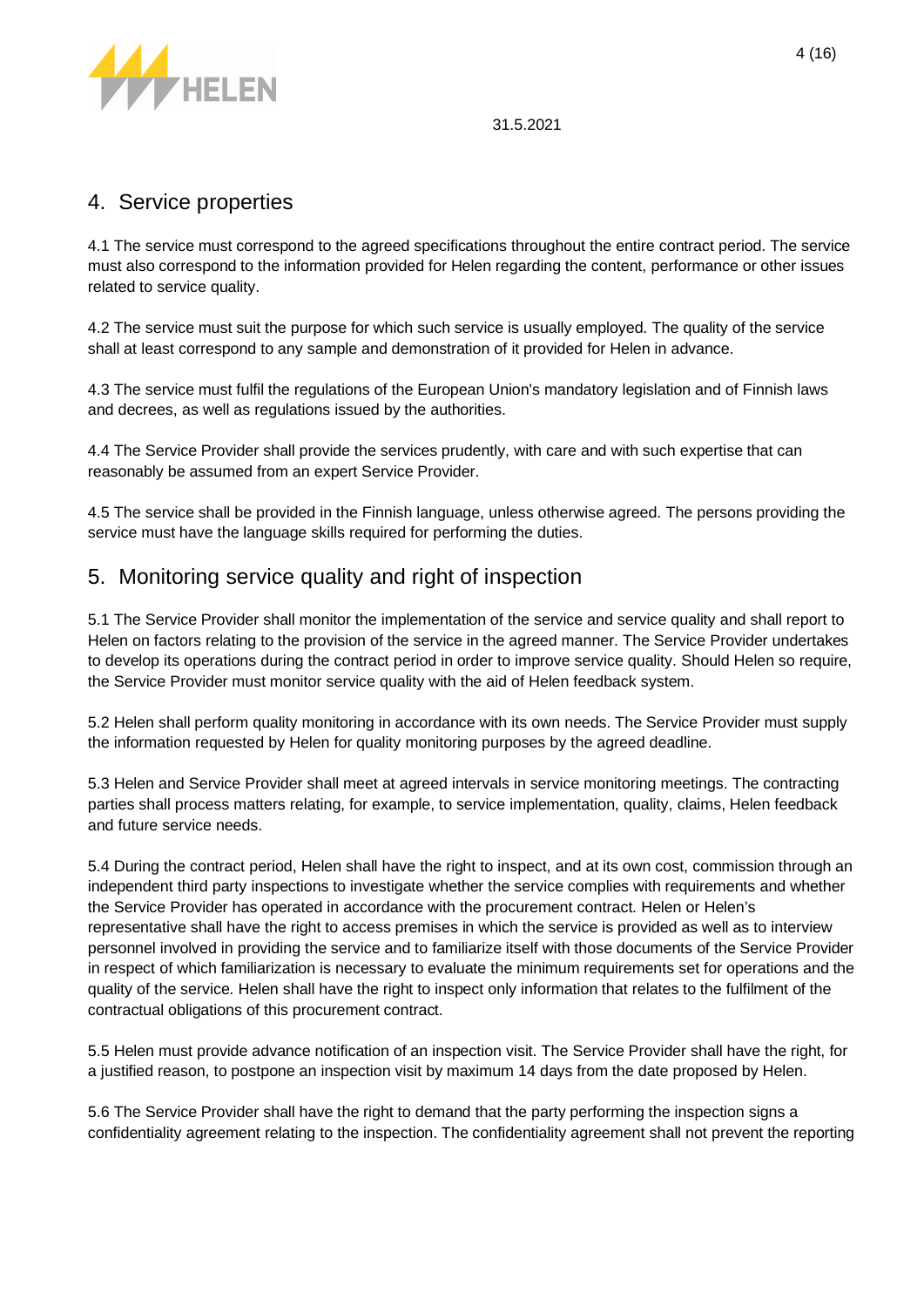

of the results of the inspection to Helen or contain financial sanctions or damages clauses deviating from this contract.

### 6. Other obligations and responsibilities of the Service Provider

6.1 The Service Provider shall undertake to cooperate with any other Service Providers and suppliers providing services to Helen at any given time so as to enable the overall service configuration to function as flexibly as possible for Helen, and without interruption. The Service Providers' cooperation must be arranged so as not to disclose their business or professional secrets.

6.2 Should the need for cooperation change during the procurement contract period and this result in additional costs for the Service Provider, the contracting parties must agree on the sharing of costs before initiating activity that gives rise to additional costs.

6.3 The Service Provider shall maintain documentation relating to services. Unless otherwise agreed, the service documentation must be in the Finnish language.

6.4 The Service Provider must maintain a list of cases of loss in which losses have been caused to Helen, service user or a third party. The Service Provider is obliged to notify Helen of such losses.

### 7. Personnel to be used in service provision

7.1 The Service Provider shall use individuals possessing suitable competence and experience for providing the service. The Service Provider must avoid changes of personnel employed for providing the service. Changes of personnel must not impair service quality.

7.2 If Helen requires that the personnel involved in providing the service must be identified, the identified persons will provide the services covered by the procurement contract. The Service Provider has no right to replace an identified person without Helen's consent. If, however, an identified person is unable to contribute to the provision of services under the procurement contract for reasons independent of the Service Provider or through force majeure, the Service Provider has the right to replace the person with another that possesses the corresponding expertise and that meets with Helen's approval. Helen may only refuse to accept a substitute proposed by the Service Provider for a justified reason. If the Service Provider is unable, within a reasonable period of time, to propose a substitute that Helen can approve, Helen shall have the right to terminate the procurement contract with six (6) months' notice.

7.3 Should Helen so demand, the Service Provider must, without delay and any charge, replace a person involved in providing the service who is lacking the adequate professional skills or is otherwise unsuitable for the position in question.

7.4 The Service Provider or its personnel shall not be in an employment or public office relationship with Helen when handling tasks according to the contract.

7.5 When working in Helen's premises, the personnel used in providing the service must comply with Helen's instructions and regulations relating to security, data protection and general behavior as well as other instructions and regulations. Helen must notify the Service Provider in advance about all procedural obligations intended for the compliance of personnel used in providing the service. The Service Provider shall retain work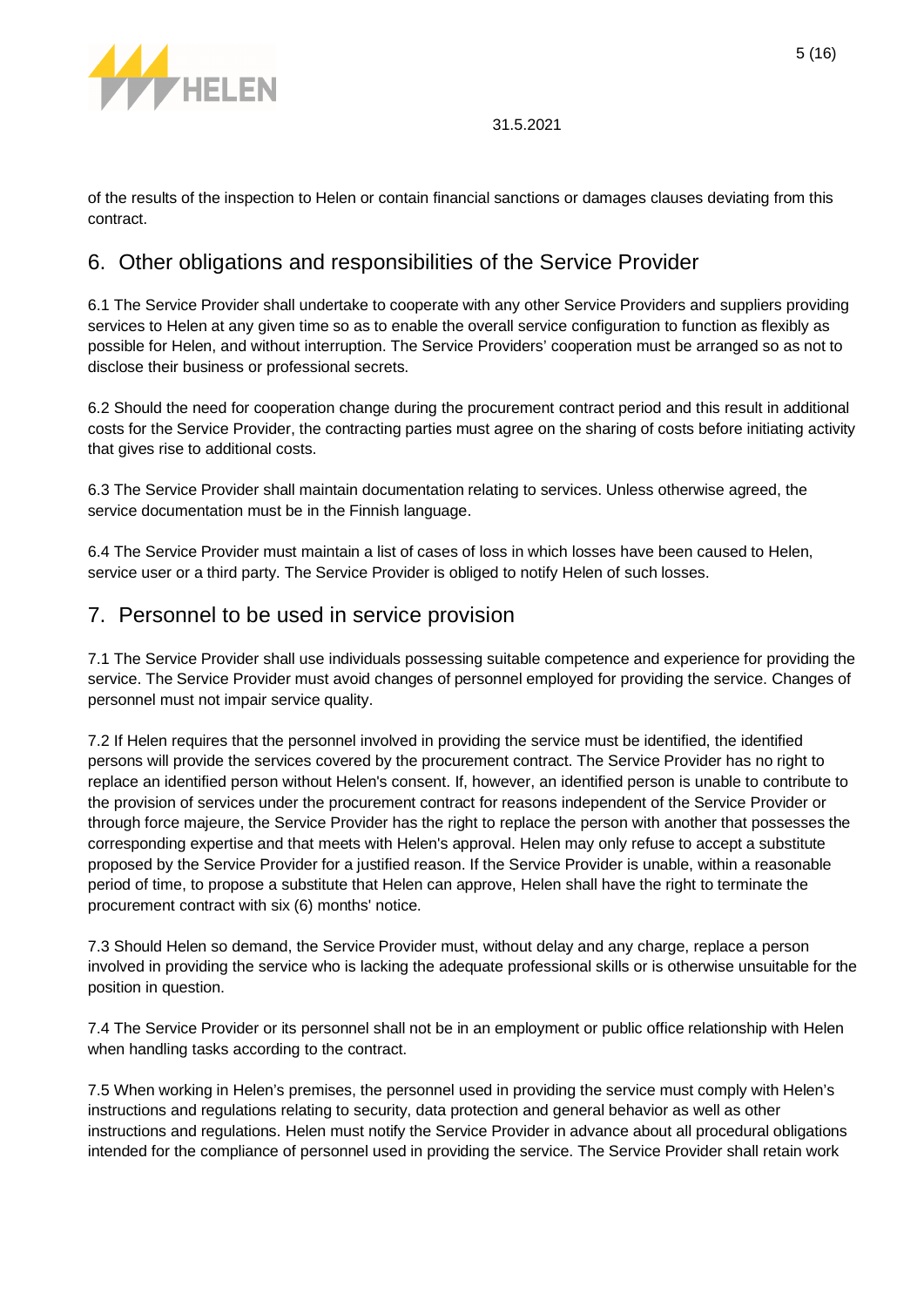

management and supervision responsibility for its personnel, unless personnel hire or transfer of work management and supervision responsibility has been separately agreed on.

7.6 If a transfer of business takes place between the contracting parties in which personnel in Helen's employment transfer to the Service Provider's employment or the invitation to tender requires that personnel in Helen's employment transfer to the Service Provider's employment on their former terms of employment, statutory provisions on the transfer of business shall be applied to the transferring personnel.

7.7 If an employee of the Service Provider or its subcontractor is a person referred to in paragraph 3(2a) of the Aliens Act (301/2004), and this person works on Helen's premises or work site, the Service Provider is responsible for ensuring that the employee in question holds an employed person's residence permit or another document that grants a residence permit.

### 8. Helen's obligation to cooperate

8.1 Helen shall be responsible for ensuring that the tasks within Helen's responsibility are performed in accordance with the procurement contract.

8.2 Helen must give the Service Provider sufficient and correct information for the provision of the service.

8.3 Helen must ensure that the Service Provider's personnel can, when necessary, access Helen's premises or equipment as agreed.

### 9. Price and price alterations

9.1 The price shall be fixed for 12 months from the beginning of the contract period unless otherwise agreed. The price does not include value-added tax.

9.2 The Service Provider shall invoice value-added tax in accordance with the Value-Added Tax Act in force.

9.3 The price shall include all costs incurred from providing the service, including travel and accommodation costs, daily allowances, overtime compensation and any indirect taxes and fees, excluding value-added tax, payable by the Service Provider and applicable at the deadline for tenders.

9.4 Unless otherwise agreed, the Service Provider shall not be entitled to levy minimum delivery or invoicing charges.

9.5 Any advance payment shall be considered a fixed part of the contract price.

9.6 The Service Provider shall have the right to take into consideration in the price direct costs arising from new public fees decreed by the authorities or increases of existing fees that take place after the submission of the tender and directly influence the services provided for Helen, provided that they were not known about when making the tender and that the Service Provider is able to demonstrate grounds for the price change. In this case, the price of the service shall change accordingly from the date when the aforementioned changes enter into force. The Service Provider has the aforementioned right even in case the price is fixed. Should Helen so demand, the Service Provider is obliged to observe in the price also changes caused by the elimination or reduction of such fees.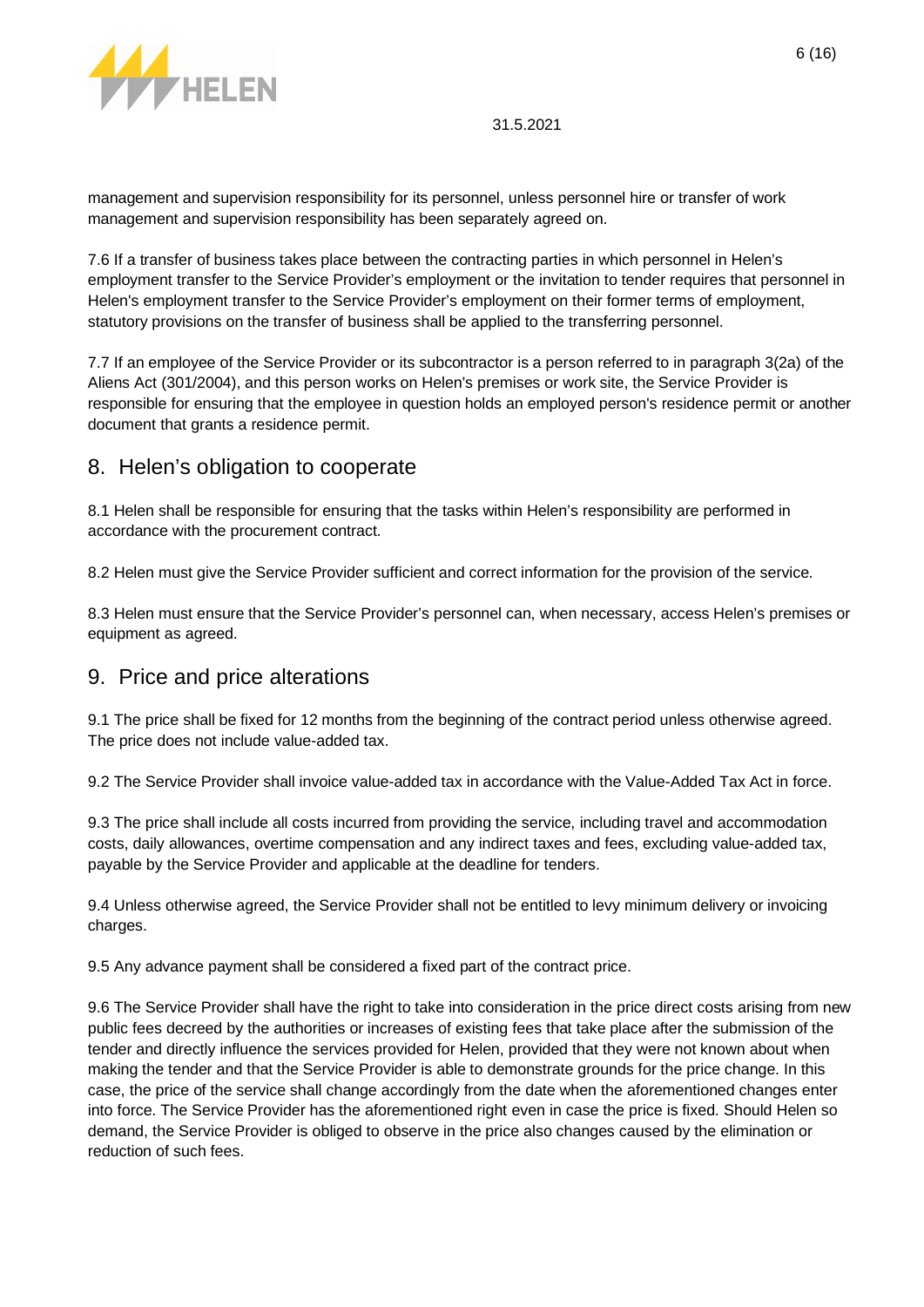

9.7 The Service Provider has the right to change the price of the service during the contract period when the following conditions are met:

− The price change is based on the general cost development of the service;

− The grounds for the price change have arisen after the procurement contract was signed;

− The grounds for the price change have a direct impact on the price of the Service in accordance with the procurement contract; and

− The grounds for the price change are not due to the Service Provider's own action (with the exception of changes based on general wage development).

The Service Provider must submit the proposal for a price change in writing at least three (3) months before the price change enters into force. The price change may enter into force at the earliest after 12 months from the beginning of the contract period or a price change based on the Service Provider's initiative. The Service Provider must present to Helen an appropriate and detailed explanation of the reasons for the cost development and price change.

9.8 Helen has a similar right to propose a price change during the contract period when the conditions referred to in section 9.7 are met. The customer must submit the proposal for a price change in writing at least three (3) months before the price change enters into force. The price change may enter into force at the earliest after 12 months from the beginning of the contract period or a previous price change based on the customer's initiative. The customer must present an appropriate and detailed explanation of the reasons for the cost development and price change.

9.9 If the contracting parties are unable to unanimously agree on a price adjustment, both parties have the right to terminate the procurement contract with six (6) months' notice. Notice must be given in writing before the new prices enter into force. Prices valid before the price adjustment proposal was submitted apply during the notice period.

### 10. Terms of payment

10.1 The Service Provider will use electronic invoices in billing Helen.

10.2 The due date of invoices is 30 days from the arrival of an acceptable invoice.

10.3 Unless otherwise agreed, the Service Provider shall be entitled to send an invoice for agreed payments when the service has been performed. Regular payments shall be invoiced at agreed invoicing intervals in arrears. Invoices must include an itemization of the grounds for invoicing.

10.4 If Helen fails to pay an invoice by the due date, the Service Provider shall have the right to charge interest on arrears in accordance with the Interest Act (633/1982) and reasonable collection costs.

10.5 The Service Provider shall have the right to cease fulfilment of its contractual obligations if a clear and uncontested payment is delayed for more than thirty (30) days and the delayed payment is substantial. The Service Provider must notify Helen in writing of such a cessation at least fifteen (15) days before implementing it. The notification can be made immediately in the case of neglect.

10.6 Helen shall have the right to withhold, from an unpaid sum, costs arising from the procurement of a new, corresponding service acquired due to a defective or delayed service, among others, and any delay penalty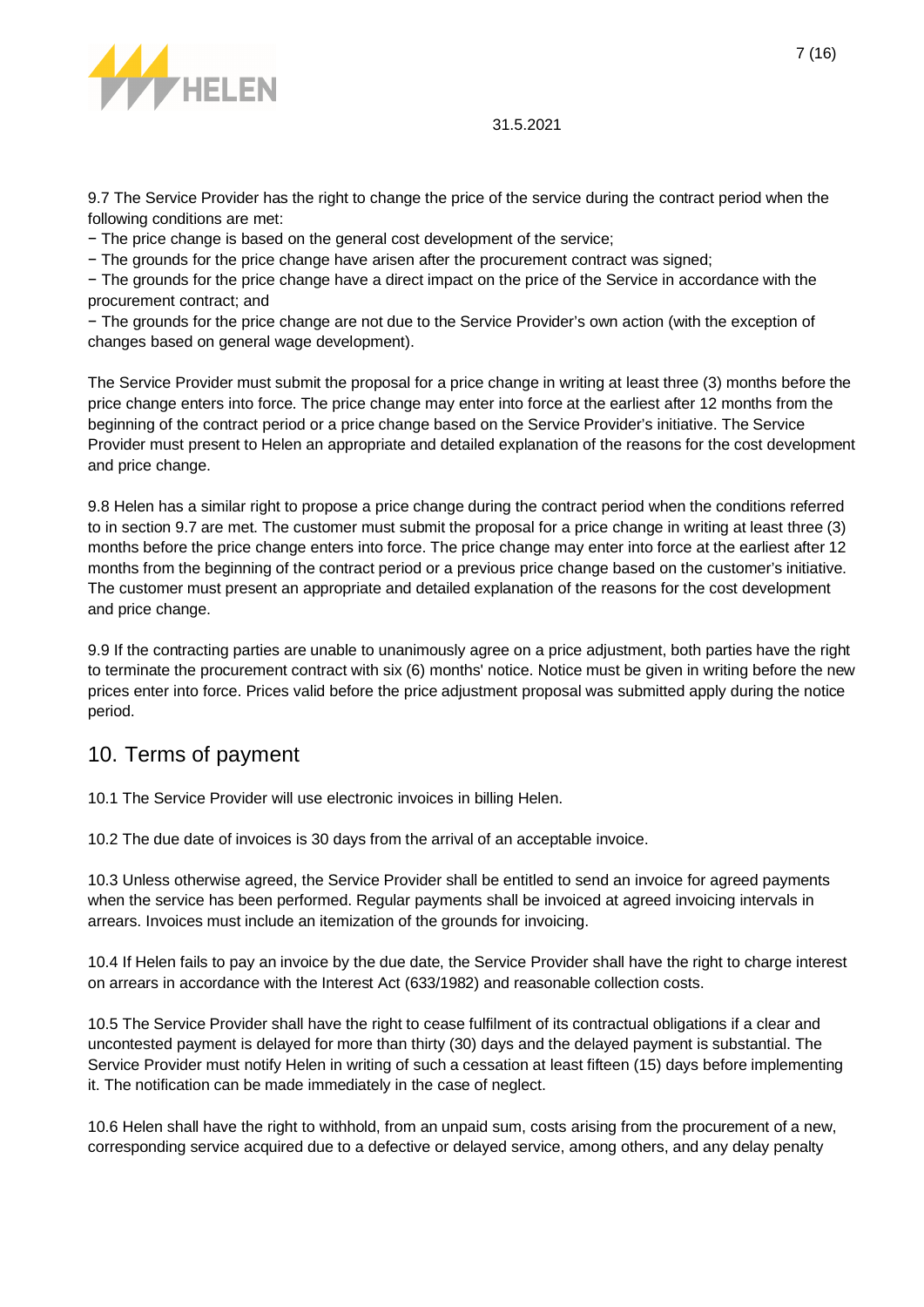

under the procurement contract or other possible contractual penalty and security set for the service performance period and guarantee period security alongside interests accumulated for the advance payment in case of delay or termination.

### 11. Security

11.1 If Helen is required under the procurement contract to make an advance payment, the Service Provider must, before the advance payment is made, post security to the satisfaction of Helen, which must be at least as much as the advance payment. The security must be valid for at least one month beyond the time when the service, which is the subject of the advance payment, has been performed. In the event of a delay on the part of the Service Provider in fulfilling its obligations, the Service Provider must extend the validity of the security.

11.2 If security has been agreed for the guarantee period, the Service Provider must post security to Helen's satisfaction before the guarantee period begins. Such security must be at least ten (10) per cent of the contract price, excluding value-added tax, or for a continuous service, its calculated price for a twelve (12) month period. The security must remain valid for at least one month beyond the expiry date of the guarantee period.

11.3 If security for the period of service performance has been agreed, the Service Provider must post security to Helen's satisfaction which must be at least fifteen (15) per cent of the acquisition price, excluding valueadded tax, or for a continuous service, its calculated price for a twelve (12) month period. The security must remain valid for at least one month beyond the expiry date of the guarantee period.

11.4 A bank deposit made in Helen's name or an absolute suretyship granted by a sound financial or insurance institution or other security acceptable to Helen shall primarily be accepted as security.

11.5 The Service Provider shall be responsible for all costs arising from acquiring the security.

# 12. Delay

12.1 If a contracting party realizes that it will be delayed in its obligations or considers a delay to be probable, the delaying contracting party must immediately and in writing notify the other contracting party of the delay and its impact on the fulfilment of the procurement contract. In the event of a delay on the part of the Service Provider, the Service Provider must notify Helen of a date for new service performance as soon as possible.

12.2 A delay in providing information, goods or service documentation required under the procurement contract shall be equivalent to a delay of the service.

12.3 If the service is delayed for a reason attributable to the Service Provider, Helen shall have the right to a delay penalty. Helen shall have the right to the delay penalty without having to demonstrate the losses that arose for Helen due to the Service Provider's delay. Unless otherwise agreed, the delay penalty shall be one (1) per cent of the value, excluding value-added tax, of the delayed service for every beginning seven (7) day period by which the Service Provider exceeds the agreed service performance date. The delay penalty shall be charged for a maximum of ten (10) weeks. In addition to the delay penalty, Helen has the right to compensation for damages for losses caused by the Service Provider's delay, in accordance with chapter 16.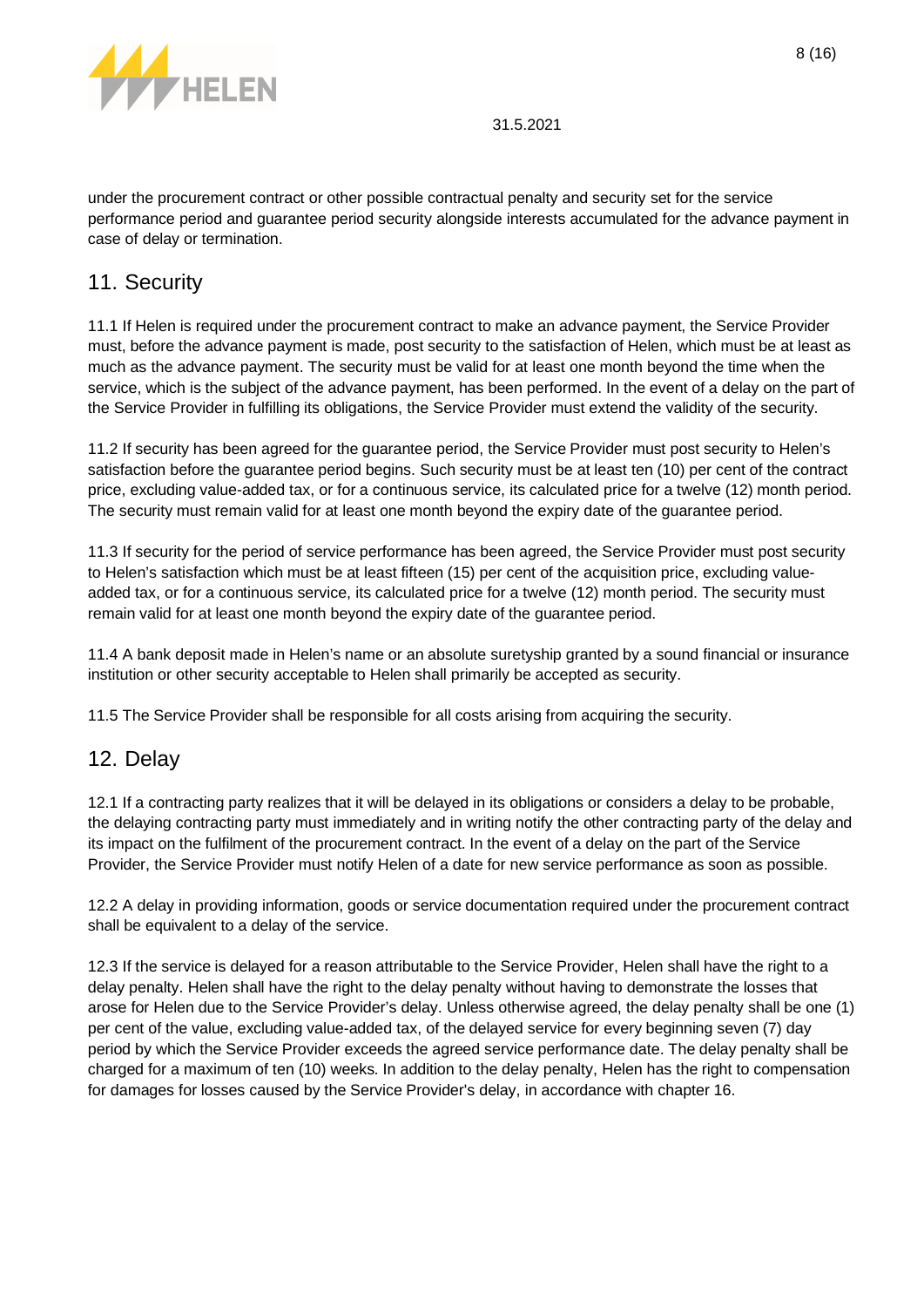

12.4 If Helen has made an advance payment and the service is delayed for a reason attributable to the Service Provider, the Service Provider shall be obliged to pay annual interest according to the Interest Act for the delay period for the part of the advance payment that corresponds to the value of the delayed service.

12.5 On the basis of delay, Helen has the right to withhold payment for the service. Helen may not, however, withhold a sum that apparently exceeds the claims to which he is entitled on the basis of the delay.

12.6 If the Service Provider's performance is delayed and the delay is of essential significance for Helen with regard to the nature of the service, Helen shall have the right, at the Service Provider's expense, to acquire a substitute service of a corresponding standard from a third party (right to cover purchase). Helen shall strive to inform the Service Provider about using the right before acquiring the substitute service.

12.7 A procurement contract can be terminated on the basis of substantial delay in accordance with paragraph 13.6.

12.8 Helen has the right to withhold interests and costs referred to in paragraphs 12.3, 12.4 and 12.6, in accordance with paragraph 10.6, due to a delay in service.

### 13. Defect, price reduction and cancellation of the contract

13.1 If the service has a defect, Helen must inform the Service Provider about the defect within a reasonable period of the defect being detected or should have been detected.

13.2 The Service Provider must inform Helen about receipt of the notification of defect and initiation of measures no later than 14 days after receiving the notification.

13.3 Helen has the right to withhold payment for the service on the basis of a defect. Helen may not, however, withhold a sum that apparently exceeds the claims to which he is entitled based on the defect.

13.4 If there is a defect in the service, the Service Provider will examine the cause of the defect at its own expense and rectify it without delay. The Service Provider may be released from liability by demonstrating that the defect did not arise from a factor within the Service Provider's responsibility. In such a case, the Service Provider is entitled to charge for investigating and rectifying the defect in accordance with the usual price list.

13.5 If there is a defect in the service, Helen shall have the right to a price reduction from the Service Provider.

13.6 Each contracting party may cancel the contract completely or partly if the other contracting party has substantially violated its contractual obligations or it is evident that a substantial breach of contract will take place. A substantial breach of contract shall be deemed to be, for example, a service that does not correspond to that agreed and the defect, or the consequences it caused to Helen, are more than minor and the defect, despite Helen's reminder, is not immediately remedied or the defects occur repeatedly. A substantial delay in performance by a contracting party or repeated delays also constitute a substantial breach of contract.

13.7 If Helen has made an advance payment, the Service Provider shall, when the procurement contract is cancelled, pay back to Helen the advance payment it received plus interest calculated according to the Interest Act from the date the advance payment was made, to the repayment date.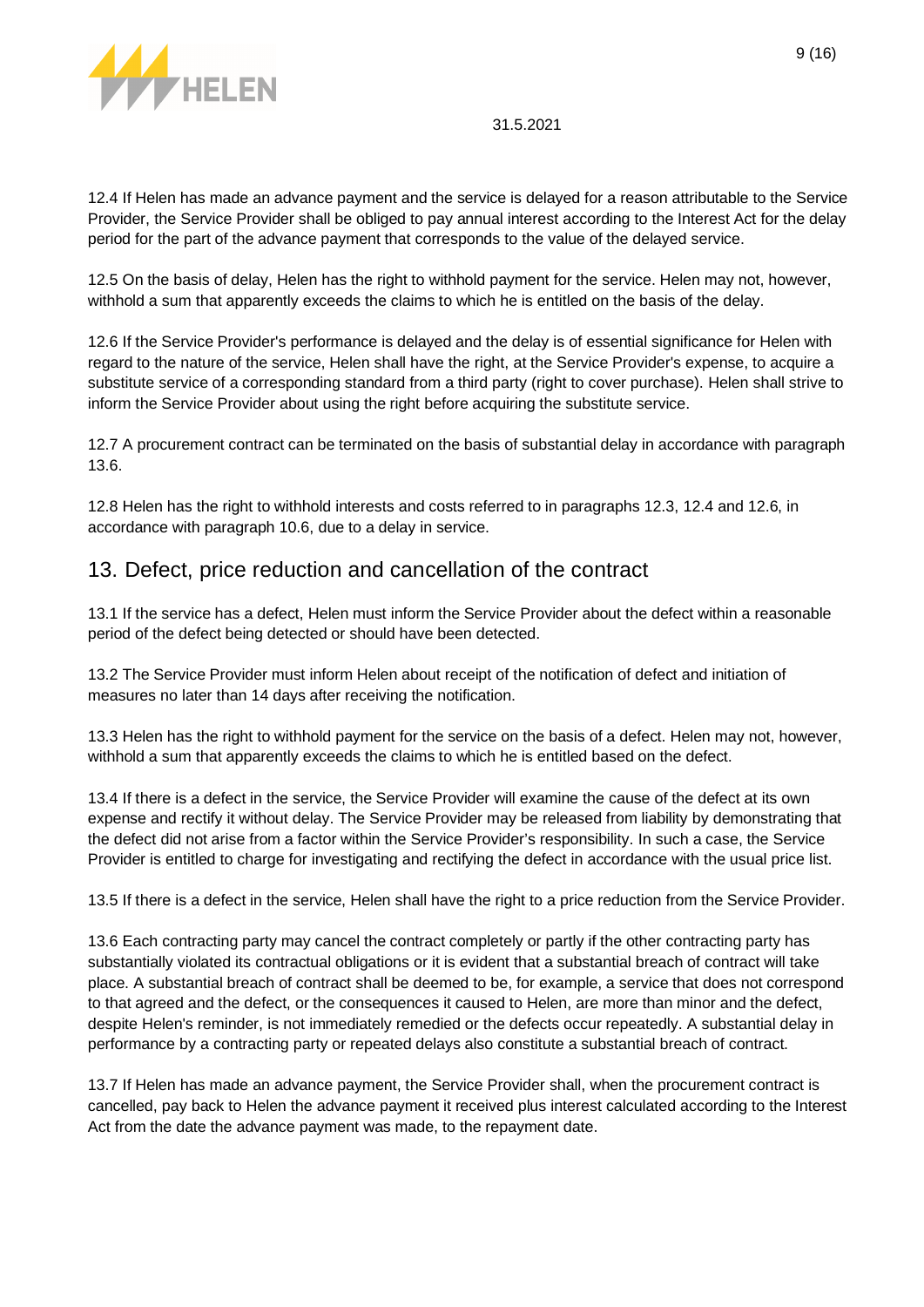

13.8 If a defect caused by the Service Provider cannot be remedied or if the Service Provider fails to remedy the defect within a reasonable period of time, Helen shall have the right, at the Service Provider's expense, to acquire a substitute service of a corresponding standard from a third party (right to cover purchase). Helen shall seek to inform the Service Provider about using the right before acquiring the substitute service.

13.9 Helen has the right to withhold interests and costs referred to in paragraphs 13.5, 13.7 and 13.8, in accordance with paragraph 10.6, due a defective service.

### 14. Force majeure

14.1 Force majeure is deemed to be an unusual and relevant event, occurring after the signing of the procurement contract and preventing the fulfilment of the contract, which the contracting parties had no reason to take into account when signing the procurement contract and which is beyond the control of the contracting parties, and whose consequences cannot be prevented without unreasonable additional cost or waste of time. Such an event may be war, act of terrorism, rebellion, internal unrest, expropriation or confiscation for public needs, import or export ban, natural catastrophe, interruption of public transport or energy distribution, a strike or other industrial action, fire or other corresponding event of unusual and significant impact beyond the control of the contracting parties.

14.2 A delay of a subcontractor shall be deemed to be force majeure only in the case where the subcontractor's delay is the result of an obstacle referred to in paragraph 14.1 and the subcontracting cannot be performed elsewhere without unreasonable waste of time or cost.

14.3 If the fulfilment of a contractual obligation is delayed due to force majeure, the period for fulfilling the contractual obligation shall be extended for as long as is reasonable, considering all the circumstances influencing the case.

14.4 Each contracting party must notify the other contracting party immediately about the occurrence of force majeure and also when force majeure ceases, after which the contracting parties must, at the latest, agree on its impact on the delivery.

14.5 Each contracting party may cancel the procurement contract completely or partly if the fulfilment of the contract due to the continuation of force majeure is delayed by more than four (4) months.

### 15. Insurance

15.1 The Service Provider must have statutory and other insurance necessary for the provision of the service. The insurance must be valid for the entire contract period.

15.2 Unless otherwise agreed, the Service Provider must acquire liability insurance for its operations. The insurance must be sufficient in relation to the risks associated with providing the service. The Service Provider must on request deliver to Helen a certificate of the existence of the liability insurance before the signing of the contract.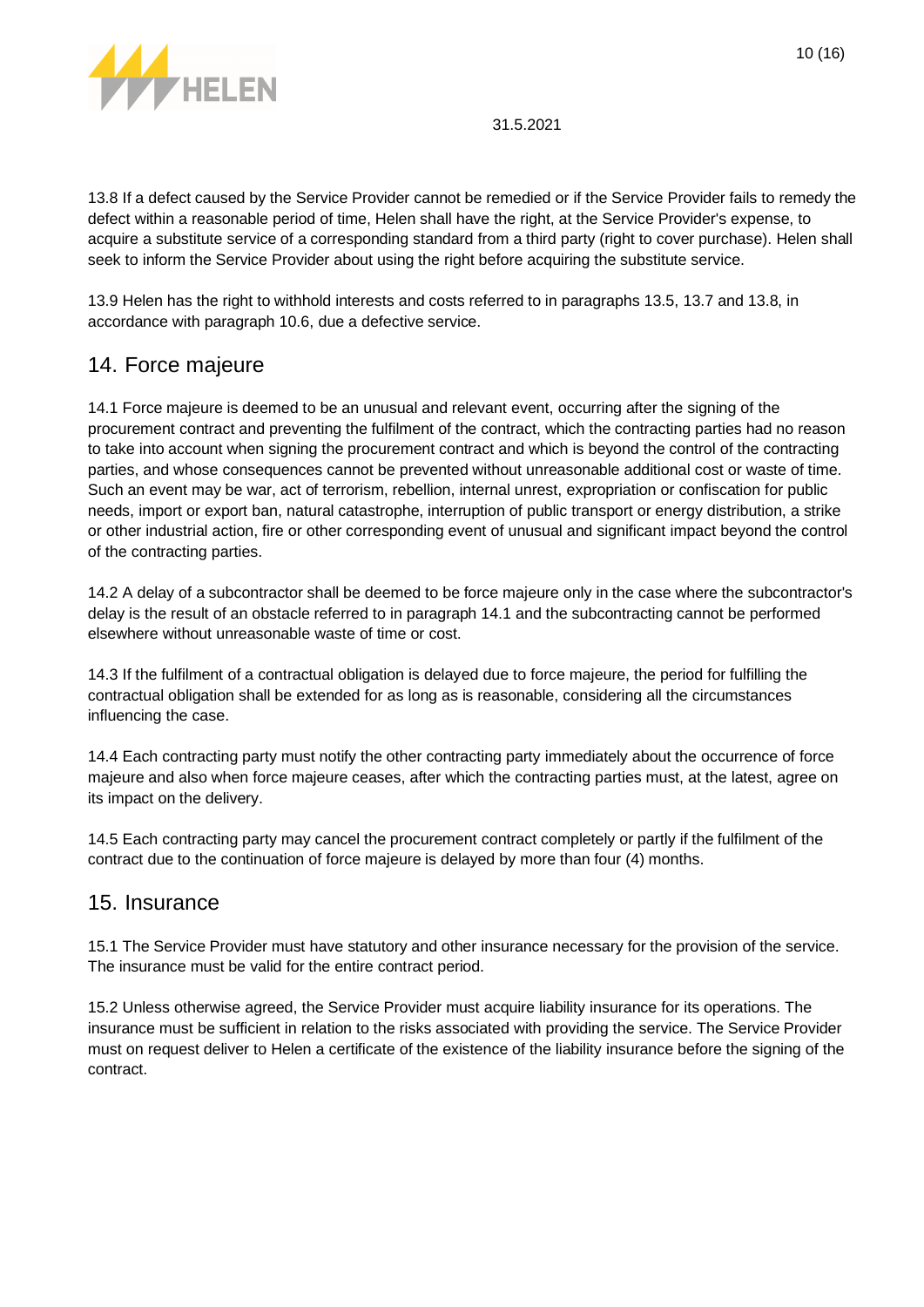

### 16. Damages

16.1 Helen and the Service Provider shall have the right to receive damages for direct losses arising from the other contracting party's breach of contract. The contracting parties are not liable for any indirect or consequential damages.

16.2 If the procurement contract is terminated for a reason attributable to the Service Provider on the basis of chapter 18 or 19, and losses arise to Helen from this, Helen shall have the right to damages for direct losses arising from the premature ending of the contract.

16.3 Helen shall have the right to receive damages for delay or other losses arising from the Service Provider's breach of contract insofar as the amount of loss exceeds any delay penalty payable to Helen and any other contractual penalty separately agreed by the contracting parties.

16.4 Unless otherwise agreed, the contracting parties' liability for damages is at most the calculated value of the procurement contract.

16.5 The calculated value of the procurement contract refers to the value of the service that is the subject of the procurement contract between Helen and the Service Provider. In a framework agreement, the calculated value of the procurement contract is the total value of acquisitions that Helen has and will make from the Service Provider on the basis of the framework agreement. In procurement contracts of a continuous nature, or framework agreements, the calculated value of a procurement contract shall be the average purchases made per month, multiplied by the number of months corresponding to the contract period. With regard to procurement contracts valid until further notice, the calculated value of a procurement is determined on the basis of a 48-month contract period. If the loss occurs during an option period, the months of both the actual contract period and the contract's option period shall be taken into account when defining the calculated value of the procurement contract.

16.6 The limitations of liability specified in this chapter will not apply if the other contracting party has caused the damage willfully or through gross negligence, violated the confidentiality obligations or violated intellectual property rights. In such a case, the injured contracting party has the right to compensation for indirect losses as well.

# 17. Termination of the contract in special situations

17.1 Helen has the right to terminate the procurement contract with immediate effect if the Service Provider is burdened by a mandatory criteria for exclusion referred to in section 50 of the Act on Public Contracts by contracting authorities in the water, energy, transport and postal services sector (349/2007), or discretionary criteria for exclusion referred to in section 54(1)(18-6) of the Act on Public Contracts, even if the criteria arose after the beginning of the contractual relation.

17.2 Helen shall have the right to give notice of terminating the procurement contract with immediate effect if the Service Provider's financial or other circumstances are perceived to have changed substantially so that it cannot be assumed that the Service Provider will fulfil its contractual obligations and the Service Provider gives no reliable explanation about the fulfilment of its obligations. The termination shall be made within a reasonable time of Helen being informed about the existence of grounds for termination.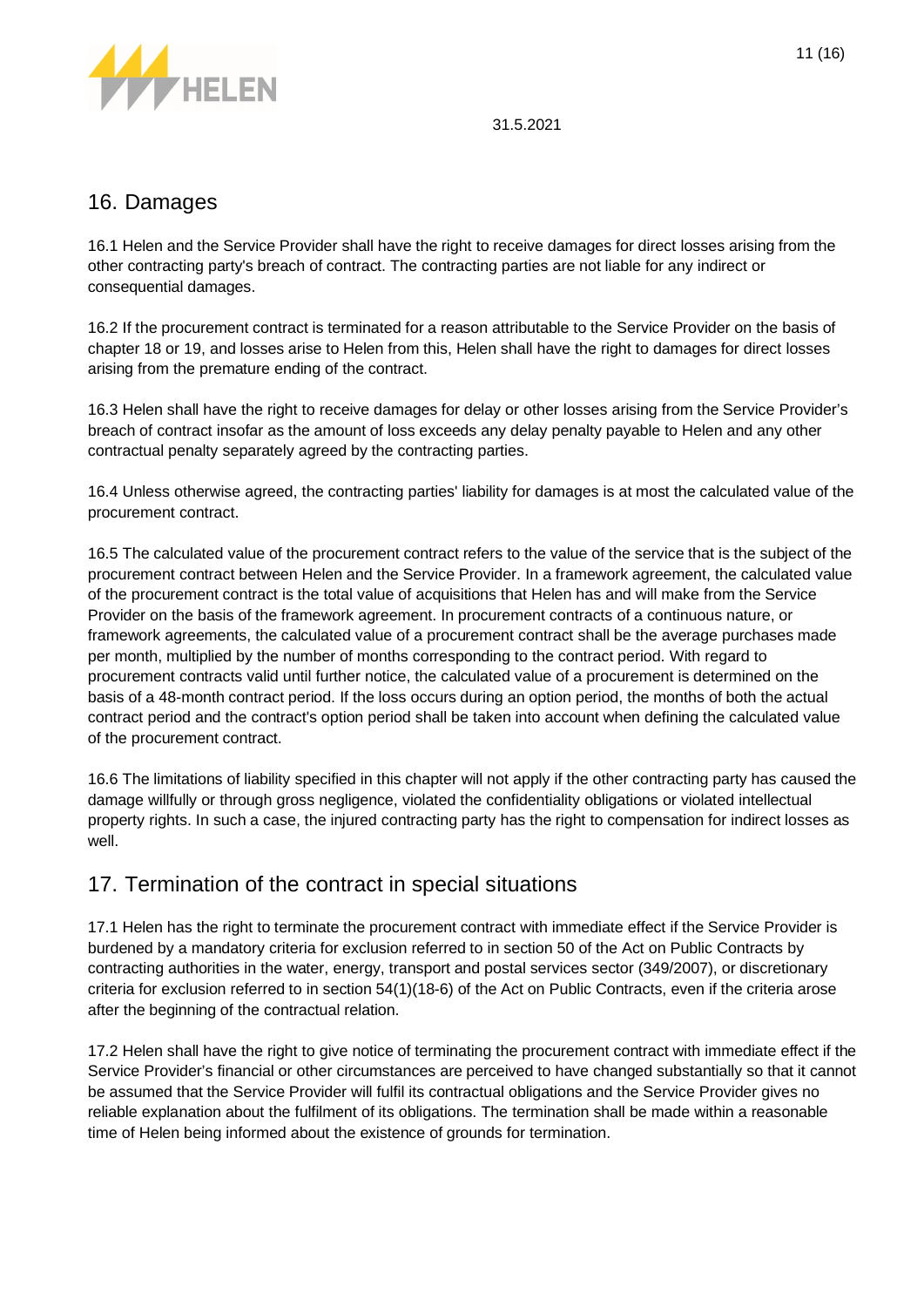

17.3 Before giving notice of termination, Helen must notify the Service Provider about the threat of termination and give the Service Provider an opportunity to provide an explanation within a reasonable period of time.

17.4 Helen has the right to terminate the procurement contract with immediate effect in full or in part if such a substantial change is made in the procurement contract that would have required a new procurement procedure by virtue of the procurement legislation.

17.5 Helen has the right to terminate the procurement contract with immediate effect if the procurement contract could not have been concluded with the Service Provider because the Court of Justice of the European Union has in the procedure laid down in Article 258 of the Treaty on the Functioning of the European Union found that Helen has been in serious breach of the obligations by virtue of the Treaties and the Procurement Directive.

17.6 If Helen terminates the contract on the basis of paragraphs 17.1, 17.2, 17.4 or 17.5, the Service Provider shall have the right to receive full payment for services provided up to the time the contract is terminated but shall not be entitled to other compensation as a result of the termination of the contract.

# 18. Contractor's obligations and liability

18.1 If a contract is covered by the Act on the Contractor's Obligations and Liability When Work is Contracted Out (1233/2006), the Service Provider must supply to Helen during the contract period, at twelve (12) month intervals, a certificate of tax payment or a tax liability certificate or a statement that a payment plan, approved by the tax recipient, has been made regarding tax liability as well as a certificate on the taking out of pension insurance and the payment of pension insurance premiums or a statement that a payment plan, approved by the premium recipient, has been made regarding outstanding pension insurance premiums.

18.2 If the service is performed by a posted employee in the Service Provider's employ, the Service Provider must submit a certificate to Helen about the determination of the posted employee's social security. The aforementioned 12-month interval does not apply to this certificate, which must be submitted without delay and in any case before the posted employee in question begins work.

18.3 Helen has the right to terminate the procurement contract with immediate effect if the Service Provider fails to submit within the deadline the accounts and certificates referred to in paragraphs 18.1 and 18.2, or the account or certificate reveals that the Service Provider has neglected the statutory obligations. Before cancelling the procurement contract, Helen must make a claim in writing to the Service Provider about the neglect and notify about the threat of the contract being cancelled unless the neglect is rectified within a reasonable period demanded by Helen.

18.4 In situations referred to in this chapter, the Service Provider shall have the right to receive full payment for services provided up to the time the contract is terminated but shall not be entitled to other compensation as a result of the termination of the contract.

# 19. Intellectual property rights

19.1 Unless otherwise agreed, intellectual property rights to the end results or documentation of the service shall not be transferred to Helen. All material that Helen and Service Provider transfer to one another before or after the signing of the contract shall remain the property of the transferor. Helen shall, however, have an irrevocable right of use to the end results of the service as well as to other material transferred to it by the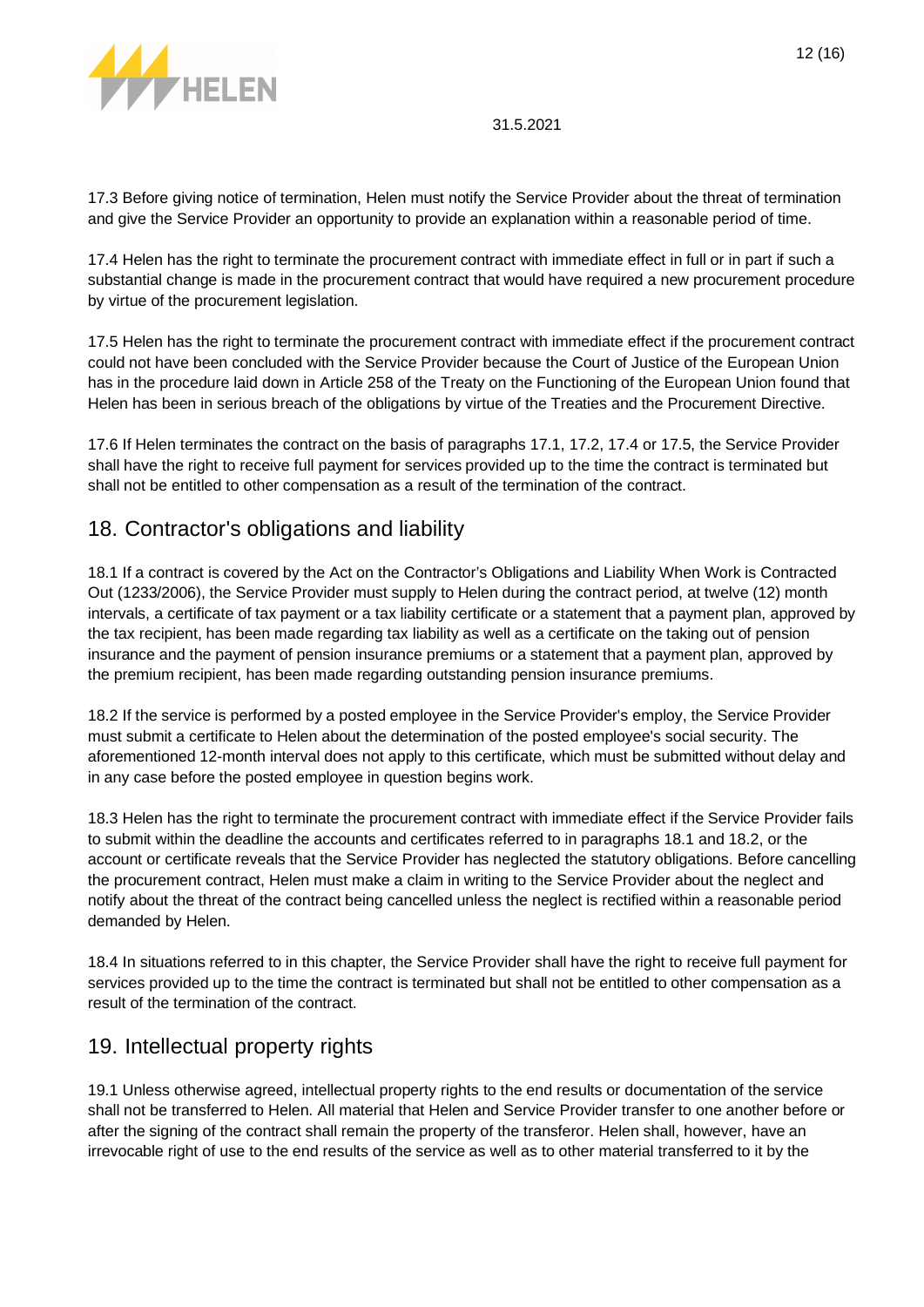

Service Provider for a purpose related to the use of service in accordance with the contract. Right of use shall include the right to use, copy and make or commission changes or transfer material for the performance of operation, service and maintenance tasks. When making or commissioning changes to material handed over by the Service Provider, Helen must ensure that none of the Service Provider's business or professional secrets are disclosed. When transferring material for the performance of operation, service and maintenance tasks, Helen must take care of sufficient confidentiality agreements. Helen has the right to transfer material to the party to whom Helen's tasks are transferred, with equal rights and obligations.

19.2 The Service Provider shall be responsible for ensuring that services or related material provided by the Service Provider do not, when used in accordance with the procurement contract, violate a third party's patent, copyright or other intellectual property rights valid in Finland.

19.3 If any claims are presented against Helen based on intellectual property rights relating to the use of the service or related material, the Service Provider is obliged to meet these claims on Helen's behalf at its own expense. The Service Provider shall be responsible to Helen for ensuring that no legal costs, damages, other compensation payable to a third party or other liabilities towards a third party are incurred by Helen through claims or obligations arising from intellectual property rights relating to the services or related material.

# 20. Confidentiality, Data Security and processing of personal data

20.1 The contracting parties shall each ensure on their own part that, when the service is provided, confidentiality, obligation to observe confidentiality, appropriate data security measures, protection of privacy in the processing of personal data and valid statutes passed on the disclosure of confidential information as well as any guidelines, decisions or recommendations of the competent data protection authority, are adhered to. In addition, the Service Provider must adhere to instructions given by Helen in handling and archiving documents and data.

20.2 The contracting parties undertake to inform each other promptly of any suspected data security and privacy threats in respect of the scope of supply of the contract. Each contracting party shall ensure that the part of the scope of supply of the contract under the contracting party's responsibility and the contracting party's own environment, such as equipment, service facilities and premises, which are under the contracting party's responsibility, are protected against security risks in accordance with appropriate security policies, which are abided by the contracting parties and that the procedures related to information security and data backup are complied with.

20.3 Helen is the controller referred to in the General Data Protection Regulation (2016/679). At the end of the commission relationship, the personal data related to the relationship, in the possession of the Service Provider, are handed over to Helen or, if required in the contract, destroyed.

20.4 The Service Provider may not, without Helen`s permission, disclose information to third parties that may have to be kept secret, or contain personal data. Service Provider shall process personal data and / or any other information disclosed by Helen or which Service Provider has access to or which the Service Provider has otherwise in its possession due to the fact that the Service Provider has entered into the procurement contract with Helen, solely and exclusively for the purpose of fulfilling the contractual obligations defined in the procurement contract. This undertaking includes the information, which Service Provider has gained during contract negotiations.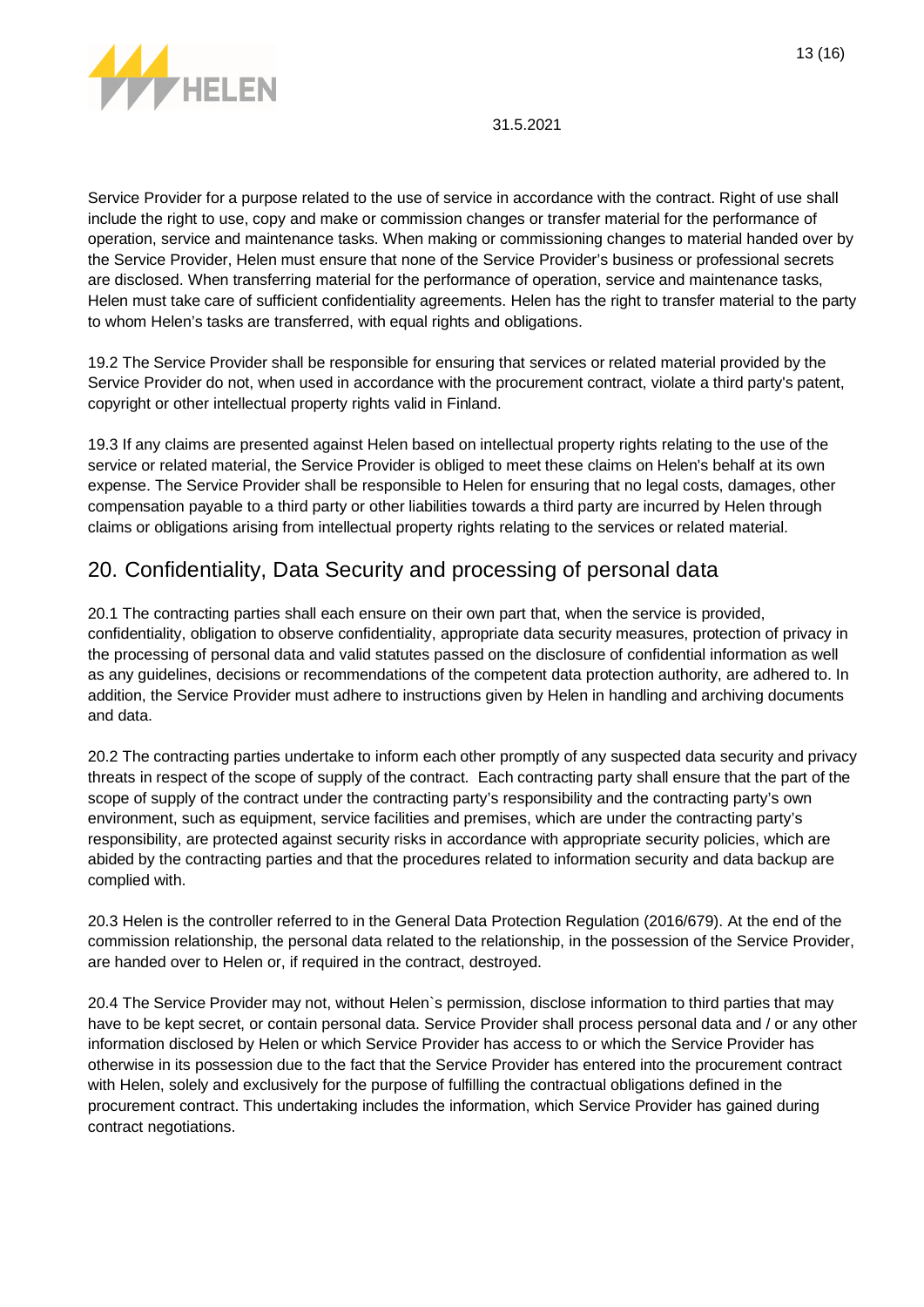

20.5 If the Service Provider handles personal data when carrying out the commission, a separate data processing agreement shall be signed between the contracting parties or otherwise Helen's data protection guidelines shall be complied with.

20.6 The Service Provider is responsible for ensuring that the subcontractors it uses adhere to these provisions relating to confidentiality.

20.7 The Service Provider must explain the contents of the obligation to maintain secrecy to personnel that provide the service.

20.8 Should Helen so require, the Service Provider must prepare a list of the Service Provider's or its subcontractor's personnel participating in the provision of the service who have access to Helen's material or sensitive information relating to Helen or a third party. The list must be continuously updated.

20.9 The contracting parties shall undertake to keep secret such confidential material and information that they receive from each other and which under law must be kept secret, and to undertake not to use them for purposes other than in accordance with the procurement contract.

20.10 The transfer of information to an authority or other party on the basis of an obligatory official order shall not be deemed a violation of the obligation to maintain secrecy.

20.11 The Service Provider shall not use the procurement contract or Helen's name in marketing or as reference without Helen's consent.

20.12 The obligations referred to in this chapter continue after the procurement contract period.

### 21. Ethical principles

21.1 The contracting parties obey the laws, decrees and regulations that govern their operations and act in honest, sincere and non-discriminatory ways.

21.2 The contracting parties respect human rights and the principle of non-discrimination, the Declaration on Fundamental Principles and Rights at Work of the International Labour Organisation and the ten principles of the United Nations Global Compact initiative. In accordance with these principles, the contracting parties treat each other, their business partners and other stakeholders in a fair and equal manner regard-less of their nationality, ethnic origin, gender, age, political views, or religious conviction.

21.3 The contracting parties support open and active competition in the market, comply with competition regulations and binding stipulations, and expect competitors and partners to do the same. The contracting parties combat the shadow economy.

21.4 The contracting parties do not accept bribery in any shape or form. The contracting parties do not accept from stake-holders personal benefits, gifts or anything similar that would deviate from normal hospitality nor do they offer them.

21.5 The contracting parties comply with the principles of sustainable development. The contracting parties avoid or minimize harmful effects to the environment.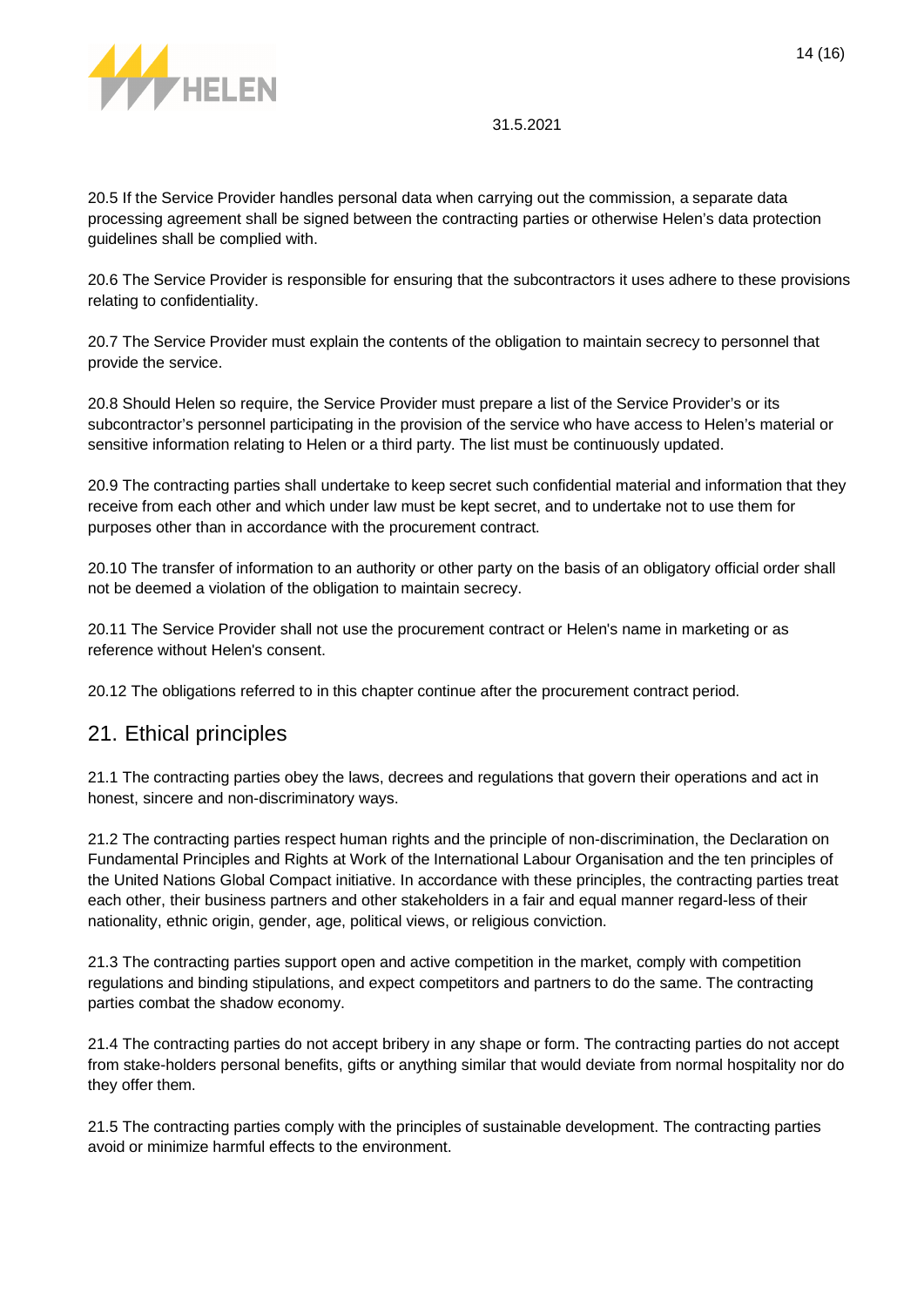

21.6 The contracting parties promote well-being and health at work and their business operations are guided by a high-standard safety culture.

21.7 The contracting parties shall agree to comply with Helen's code of conduct https://www.helen.fi/globalassets/helen-oy/tietoa-yrityksesta/vastuullisuuspolitiikka/heleninyritysvastuuvaatimukset-toimittajille-16.6.2020.pdf.

# 22. Transfer of the contract, changes and options

22.1 Without Helen's consent, the Service Provider shall not have the right to transfer the contract to a third party, even partially. Helen shall have the right to transfer the procurement contract to a third party to whom Helen's tasks are transferred in full or partially.

22.2 Changes to the contract must be made in writing. Changes made in an electronic format shall be deemed changes in writing to the contract.

22.3 Changes relating to the service and their impact on the performance date of the service or price must be agreed in writing before measures are initiated.

22.4 If the procurement involves an option, Helen decides on whether to use it. The terms of the procurement contract apply to the option.

### 23. Duty to help and assist should the Service Provider change

23.1 In the event of a change of Service Provider, the Service Provider is obliged to help and assist Helen in transferring the contractual obligations to the new Service Provider or for handling by Helen itself. The Service Provider has the right to charge for work arising from this in accordance with its price list.

23.2 The duty to help and assist begins before the termination of the procurement contract, when notice of termination has been given or the procurement contract has been cancelled or when Helen notifies that it is initiating a procurement that applies to services under this procurement contract. Unless otherwise agreed, the obligation will continue at most until 12 months have passed since the termination of the procurement contract.

# 24. Settlement of disputes and applicable law

24.1 Issues relating to the procurement contract will be resolved primarily through negotiations between the contracting parties.

24.2 If a dispute cannot be resolved through negotiation, it will be submitted for resolution at the District Court of Helsinki.

24.3 The laws of Finland apply to the procurement contract. The connecting factor rules of Finnish law shall not, however, apply to the contract.